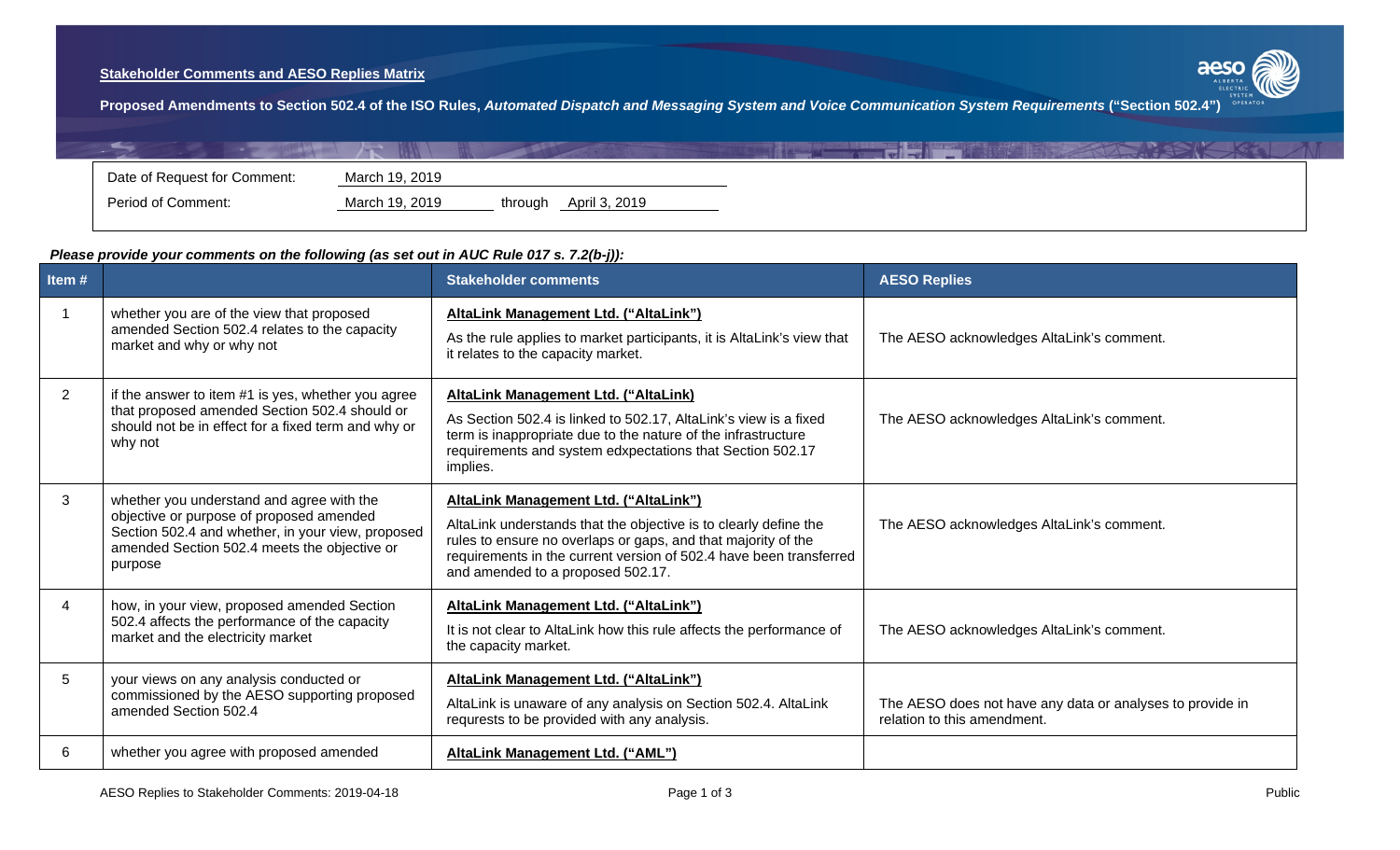| Item#           |                                                                                                                                                                                                         | <b>Stakeholder comments</b>                                                                                                                                                                                                                                                                                                         | <b>AESO Replies</b>                                                                                                                                                                                                                         |
|-----------------|---------------------------------------------------------------------------------------------------------------------------------------------------------------------------------------------------------|-------------------------------------------------------------------------------------------------------------------------------------------------------------------------------------------------------------------------------------------------------------------------------------------------------------------------------------|---------------------------------------------------------------------------------------------------------------------------------------------------------------------------------------------------------------------------------------------|
|                 | Section 502.4 taken together with all ISO rules<br>and in light of the principle of a fair, efficient and<br>openly competitive market                                                                  | AltaLink cannot agree at this time, clarification and further<br>discussion is required. See the comment section below for more<br>detail.                                                                                                                                                                                          | The AESO acknowledges AltaLink's comment.                                                                                                                                                                                                   |
| $\overline{7}$  | whether you would suggest any alternatives to<br>proposed amended Section 502.4                                                                                                                         | AltaLink Management Ltd. ("AML")<br>AltaLink does not suggest any alternatives to the proposed<br>amended Section 502.4. However, given that many of the changes<br>are linked to the proposed 502.17, AltaLink suggests additional<br>consultation and planning meetings with the relevant stakeholders<br>is required for 502.17. | The AESO acknowledges AltaLink's comment. See the AESO reply<br>to Stakeholder Comments and AESO Replies Matrix new 502.17<br>(Stage 2) for the AESO's replies regarding the proposed new<br>Section 502.17.                                |
| 8               | if the answer to item #1 is yes, whether you agree<br>that proposed amended Section 502.4 supports<br>ensuring a reliable supply of electricity at a<br>reasonable cost to customers and why or why not | AltaLink Management Ltd. ("AltaLink")<br>AltaLink is not clear on the expectations and whether a cost<br>benefit analysis was completed on the proposed approach in<br>502.17. Therefore it cannot determine if 502.4 is aligned with<br>ensuring a reliable supply of electricity at a reasonable cost to<br>customers.            | The AESO acknowledges AltaLink's comment. See the AESO<br>reply to Stakeholder Comments and AESO Replies Matrix new<br>502.17 (Stage 2) for the AESO's replies to AltaLink's comments<br>regarding the proposed new Section 502.17.         |
| 9               | whether you agree that proposed amended<br>Section 502.4 supports the public interest and why<br>or why not                                                                                             | AltaLink Management Ltd. ("AltaLink")<br>AltaLink can agree that the changes to 502.4 supports public<br>interest in the attempt to clarify requirements. However, the<br>proposed 502.17 rule requires further clarification and discussion.                                                                                       | The AESO acknowledges AltaLink's comment. See the AESO<br>replies to Stakeholder Comments and AESO Replies Matrix new<br>502.17 (Stage 2) for the AESO's replies to AltaLink's comments<br>regarding the proposed new Section 502.17.       |
| 10 <sup>°</sup> | whether you have any additional comments                                                                                                                                                                | AltaLink Management Ltd. ("AltaLink")<br>1. No additional comments on proposed Section 502.4.                                                                                                                                                                                                                                       | The AESO acknowledges AltaLink's comment.<br>1.                                                                                                                                                                                             |
|                 |                                                                                                                                                                                                         | 2. However, given the link between 502.4 and proposed<br>502.17, AltaLink considers the new proposed section<br>502.17 to be considerably more specific, prescriptive,<br>operationally onerous, and financially impactful than the<br>existing COM-001 and COM-002. More discussion and                                            | The AESO acknowledges AltaLink's comment. See the AESO<br>2.<br>replies to Stakeholder Comments and AESO Replies Matrix<br>new 502.17 (Stage 2) for the AESO's replies to AltaLink's<br>comments regarding the proposed new Section 502.17. |